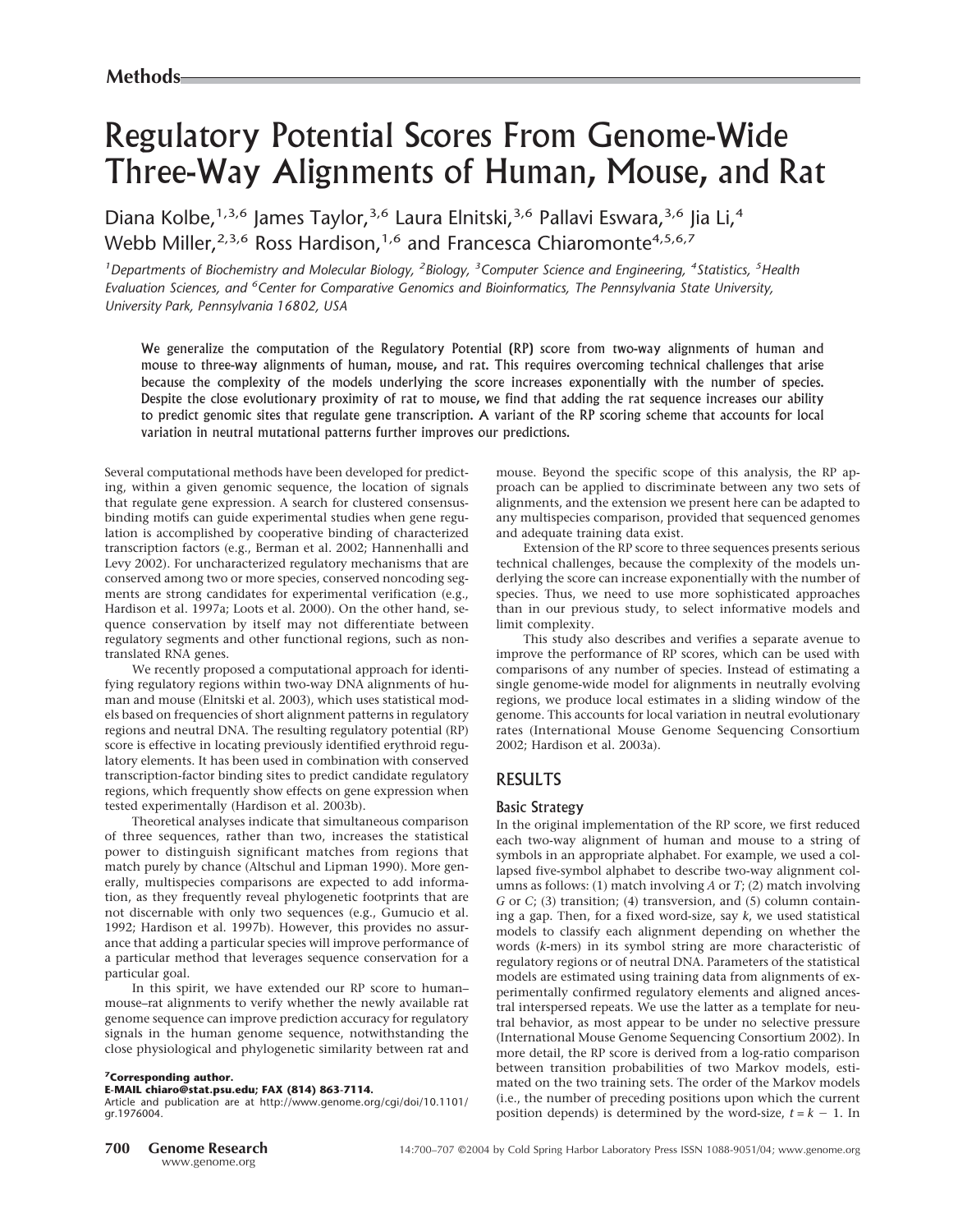our implementation, we measured the frequency of hexamers in the alignments, thus estimating transition probabilities for 5th order Markov models.

Extension of RP scores to three sequences presents serious technical challenges because of a combinatorial increase in the number of possible individual alignment columns and short alignment patterns when comparing multiple sequences. For two-way alignments, the number of possible alignment columns composed by  $A, C, G, T, -$ , minus the  $\{-, -\}$  pair, amounts to  $5^2$  – 1 = 24. For three-way alignments, the number of possible alignment columns composed by  $A$ , $C$ , $G$ , $T$ , $-$ , minus the  $\{-,-,-\}$  triplet, amounts to  $5^3 - 1 = 124$ . When turning to short alignment patterns, these numbers are further raised to a power linked to the pattern's length (see below). Moreover, the available regulatory training data decreased by ∼25% with respect to our previous study, at least in part because the rat genome sequence is currently incomplete.

Thus, here we use more sophisticated approaches to collapsing the alphabet (state space) and selecting the order of the Markov models. This fine-tuning is necessary to make efficient use of the available data, and avoid overfitting and deterioration in estimate accuracy associated with large alphabets and high orders.

#### Training Sets

Our analyses use training data for known regulatory elements and ancestral repeats (i.e., repeats predating the split between human and rodent lineages). We extract three-way alignments corresponding to trimmed regulatory elements (REG) available at http://bio.cse.psu.edu/mousegroup/Reg\_annotations. These alignments comprise a total of 26,721 alignment columns, and are parsed into a collection of 273 contiguous nonoverlapping segments of length approximately  $W = 100$  bp (median = 100, 1<sup>st</sup>) quartile = 92,  $3<sup>rd</sup>$  quartile = 101). In the following, we indicate this collection as  $C(W)_{REG}$  and the number of segments it contains as  $N_{REG}$  = 273. The parsing is implemented for score evaluation purposes, and has almost no effect on the training of the score (see Methods for more details; *W* = 100 bp is also the window size we later adopt in computing the score genome-wide). Next, we consider three-way alignments of ancestral repeats (AR). We sample at random from these alignments to produce a training set comparable to that for regulatory elements. The sampled alignments comprise a total of 27,327 alignment columns, which are parsed into a collection of 260 nonoverlapping segments of approximate length  $W = 100$  bp (median = 100.5, 1<sup>st</sup> quartile =  $92.25$ ,  $3<sup>rd</sup>$  quartile = 116.75). The short-hand notations for this collection and its size are  $C(W)_{AR}$  and  $N_{AR} = 260$ .

# Collapsed Alphabet, Order Selection, and Calculation of the Three-Way RP Score

The regulatory potential score of a generic three-way alignment segment of fixed length is given by

$$
RP = \sum_{a} \log \left( \frac{p_{REG}(s_a \mid s_{a-1}, \dots s_{a-t})}{p_{AR}(s_a \mid s_{a-1}, \dots s_{a-t})} \right) \tag{1}
$$

where *a* ranges over the positions in the segment, the *s*'s indicate symbols in a state space, that is, an alphabet of three-way alignment columns, and the  $p_{REG}$ 's and  $p_{AR}$ 's transition probabilities for two Markov models of order *t* estimated on  $C(W)_{REG}$  and *C(W)AR*, respectively. Considering the full state space of 124 three-way alignment columns:

 $S =$ {ordered triplets composed of *A*, *C*, *G*, *T*, – minus  $\{-,-,-\}$ 

would entail estimation of  $124^t \times (124 - 1)$  plus  $124^t \times$  $(124 - 1)$  free parameters (each row of a transition probability matrix is subject to the constraint of adding up to 1). Therefore, to make efficient use of the limited REG (and matching AR) training data currently available, we need to fine-tune the complexity of our models through appropriate state space collapsing and order selection. We want to allow for enough complexity as to capture systematic signals with discriminatory content, while avoiding overfitting and deterioration in estimate accuracy associated with large model sizes. Our computation involves several modules, as described below.

State collapsing is implemented through a hierarchical agglomeration algorithm on the basis of a figure of merit expressing separation between the RP scores of segments in  $C(W)_{REG}$  and  $C(W)_{AR}$ . The algorithm considers a range of possible orders through a mixing mechanism, so as not to skew state collapsing toward specific orders (see Methods). If applied directly to the 124 states in *S*, this algorithm would proceed essentially at random through early iterations. As long as the number of states is very large, overfitting would make most of the possible agglomerations equivalent in terms of the figure of merit, as they will all allow nearly perfect separation between REG and AR scores. This may, in turn, lock the procedure as a whole into markedly suboptimal solutions. To overcome this problem, we perform a precollapse that groups together symbols that are very rare in our training collections, and symbols whose frequency profiles across the  $N_{REG}$  +  $N_{AR}$  segments in  $C(W)_{REG}$  and  $C(W)_{AR}$  are very similar (see Methods)—note that the precollapse does not target discrimination between REG and AR, and does not make use of a Markov structure, it simply aggregates at the outset symbols with highly correlated individual occurrence behavior. The resulting alphabet  $S_0$  is then further collapsed on the basis of discrimination, producing a sequence of nested alphabets of progressively smaller size, eventually reducing to an alphabet of one symbol. As the agglomeration proceeds, we follow the relative loss in the figure of merit (see Methods). This relative loss remains fairly constant for nested alphabets of size >10, acquires an increasing trend for nested alphabets ranging in size between 10 and 5, and finally spikes when agglomerating from 5 to 4 symbols. Thus, among the smallest alphabets produced by the agglomeration, those of sizes 10 to 5 are natural candidates for more careful investigation.

Next, we use cross-validation to choose among these candidate alphabets, and select an order as to parsimoniously fit the data once translated into them. For each candidate alphabet, and each order *t* ranging from 0 (independent positions) to  $T = 5$ (which would capture hexamer structures associated with binding sites), we compute cross-validation misclassification rates. The final choices of collapsed alphabet *S*\* and order *t*\* are determined on the basis of these rates (see Table 1 and Methods). The largest of the candidate alphabets (10 symbols) and order *t*\*=2 provide the best results. The cross-validation scheme we use is a leave-one-out, in which segments in the training sets are withheld from training and then classified one at a time (see Methods).

Table 2 summarizes *S*\*. Symbols #1 and #3 both aggregate a very large number of triplets (51 and 35, respectively). Symbol #1 is almost entirely composed by highly diverged triplets (three mismatching species, two mismatching species and one gap, one species and two gaps). In fact, it contains all "very seldom" triplets identified in the precollapse stage. Roughly half of the triplets in Symbol #3 are again highly diverged, although slightly more frequent in our training data—they were not labeled as rare in the precollapse. The other half of the triplets in Symbol #3 are ones that contradict phylogenetic distance, with human matching one of the rodents, and the second rodent mismatching or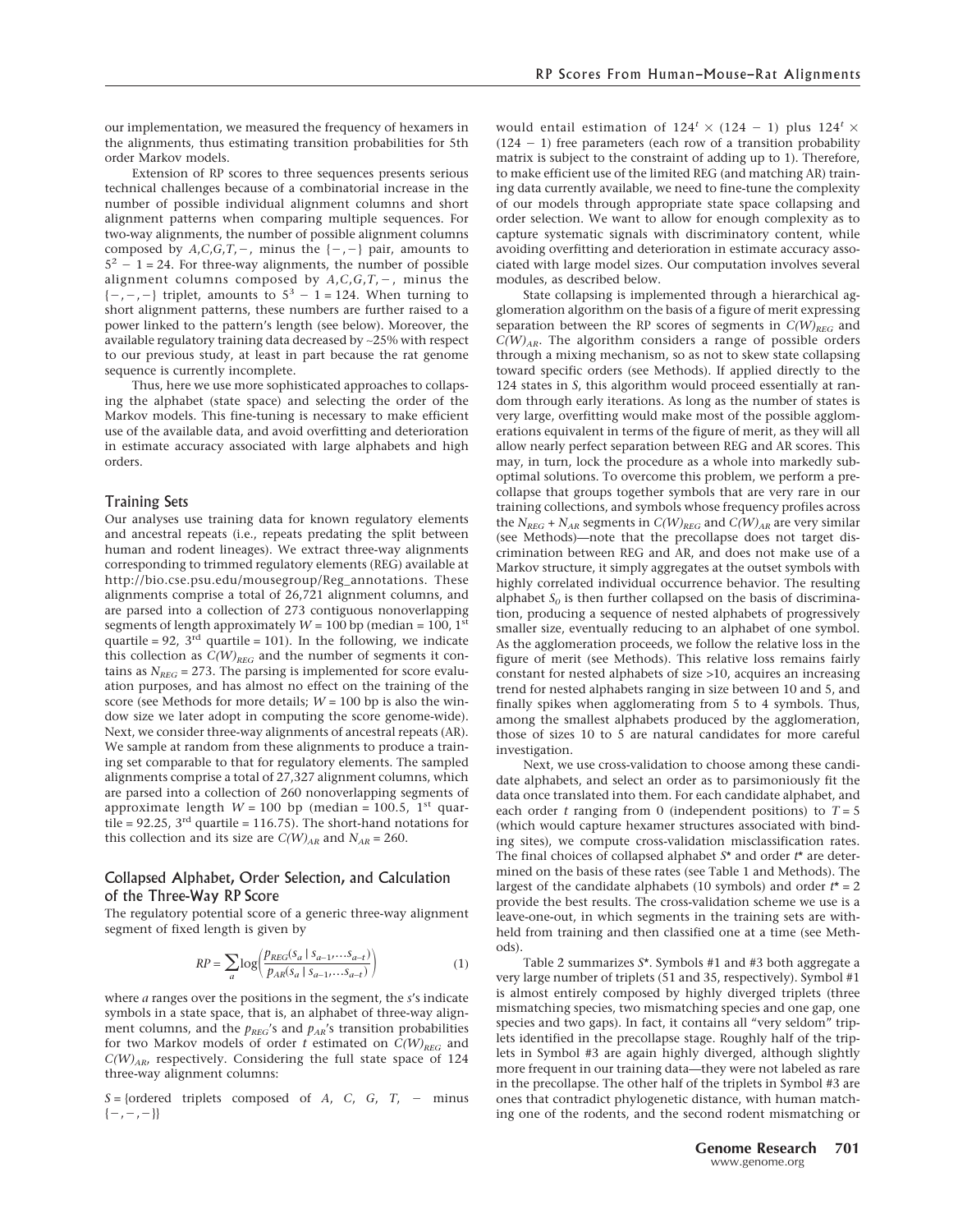|                                |              | <b>REG alignment segments</b> |            | AR alignment segments |                     |            |  |  |
|--------------------------------|--------------|-------------------------------|------------|-----------------------|---------------------|------------|--|--|
| <b>Alphabets</b><br>and orders | Correct (TP) | <b>Unclassified</b>           | Wrong (FN) | Correct (TN)          | <b>Unclassified</b> | Wrong (FP) |  |  |
| 10 symbols                     |              |                               |            |                       |                     |            |  |  |
| order 1                        | 0.758242     | 0.000000                      | 0.241758   | 0.865385              | 0.000000            | 0.134615   |  |  |
| order <sub>2</sub>             | 0.805861     | 0.000000                      | 0.194139   | 0.850000              | 0.000000            | 0.150000   |  |  |
| order 3                        | 0.637363     | 0.000000                      | 0.362637   | 0.907692              | 0.000000            | 0.092308   |  |  |
| order 4                        | 0.065934     | 0.919414                      | 0.014652   | 0.042308              | 0.957692            | 0.000000   |  |  |
| 9 symbols                      |              |                               |            |                       |                     |            |  |  |
| order 1                        | 0.743590     | 0.000000                      | 0.256410   | 0.873077              | 0.000000            | 0.126923   |  |  |
| order 2                        | 0.761905     | 0.000000                      | 0.238095   | 0.876923              | 0.000000            | 0.123077   |  |  |
| order 3                        | 0.703297     | 0.000000                      | 0.296703   | 0.773077              | 0.000000            | 0.226923   |  |  |
| order 4                        | 0.069597     | 0.919414                      | 0.010989   | 0.088462              | 0.911538            | 0.000000   |  |  |
| 8 symbols                      |              |                               |            |                       |                     |            |  |  |
| order 1                        | 0.761905     | 0.000000                      | 0.238095   | 0.846154              | 0.000000            | 0.153846   |  |  |
| order 2                        | 0.809524     | 0.000000                      | 0.190476   | 0.800000              | 0.000000            | 0.200000   |  |  |
| order 3                        | 0.706960     | 0.000000                      | 0.293040   | 0.773077              | 0.000000            | 0.226923   |  |  |
| order 4                        | 0.161172     | 0.835165                      | 0.003663   | 0.046154              | 0.953846            | 0.000000   |  |  |
| 7 symbols                      |              |                               |            |                       |                     |            |  |  |
| order 1                        | 0.750916     | 0.000000                      | 0.249084   | 0.846154              | 0.000000            | 0.153846   |  |  |
| order 2                        | 0.791209     | 0.000000                      | 0.208791   | 0.834615              | 0.000000            | 0.165385   |  |  |
| order 3                        | 0.758242     | 0.000000                      | 0.241758   | 0.800000              | 0.000000            | 0.200000   |  |  |
| order 4                        | 0.293040     | 0.695971                      | 0.010989   | 0.123077              | 0.869231            | 0.007692   |  |  |
| 6 symbols                      |              |                               |            |                       |                     |            |  |  |
| order 1                        | 0.747253     | 0.000000                      | 0.252747   | 0.846154              | 0.000000            | 0.153846   |  |  |
| order 2                        | 0.743590     | 0.000000                      | 0.256410   | 0.853846              | 0.000000            | 0.146154   |  |  |
| order 3                        | 0.783883     | 0.000000                      | 0.216117   | 0.765385              | 0.000000            | 0.234615   |  |  |
| order 4                        | 0.498168     | 0.421245                      | 0.080586   | 0.384615              | 0.546154            | 0.069231   |  |  |
| 5 symbols                      |              |                               |            |                       |                     |            |  |  |
| order 1                        | 0.732601     | 0.000000                      | 0.267399   | 0.873077              | 0.000000            | 0.126923   |  |  |
| order 2                        | 0.725275     | 0.000000                      | 0.274725   | 0.861538              | 0.000000            | 0.138462   |  |  |
| order 3                        | 0.681319     | 0.000000                      | 0.318681   | 0.838462              | 0.000000            | 0.000000   |  |  |
| order 4                        | 0.633700     | 0.000000                      | 0.366300   | 0.792308              | 0.000000            | 0.207692   |  |  |
| order 5                        | 0.340659     | 0.351648                      | 0.307692   | 0.584615              | 0.361538            | 0.053846   |  |  |

| <b>Table 1.</b> Rates From Leave-One-Out Cross-Validation for Selected Nested Alphabets and Orders |
|----------------------------------------------------------------------------------------------------|
|----------------------------------------------------------------------------------------------------|

Thinking of REG as the category to be recognized, the Correct and Wrong columns are also labeled as TP (true positive) FN (false negative) for REG, and TN (true negative) and FP (false positive) for AR. When an order is reached that gives high rates of unclassified elements–over-fitting–larger orders, for which such rates become even higher, are not listed. The 10-symbol alphabet and order 2 (in bold) are the ones used for the 3-way *RP* and 3-way *LRP* scores.

gapped. Interestingly, 14 of 32 of these triplets, as well as 9 of 12 triplets with one species and two gaps, escape the two populous symbols. They can be found in the remaining, smaller groups, along with 12 of 14 triplets with the two rodents matching and human mismatching or gapped (two of these, GTT and TCC, are actually in Symbol #1), and the four triplets of perfect matches. Also, if we consider transversions and transitions among triplets with human matching one of the rodents, and the second rodent mismatching, we see that none of the transversions escapes the two populous symbols, whereas six of eight transitions do, and can be found mostly in Symbols #4 and #5. If we consider transversions and transitions among triplets with rodents matching, and the human mismatching, we see that transversions can be found mostly in Symbols #9 and #10, and transitions again mostly in Symbols #4 and #5. In summary, although with exceptions, Symbols #9 and #10 concentrate transversions between human and rodents, whereas Symbols #4 and #5 concentrate both transitions between human and rodents and transitions in one of the two rodents, where the other keeps matching human. Finally, the four triplets of perfect matches all occupy a symbol of their own (#2, #6, #7, and #8, which actually sees -CC lumped with TTT), indicating that when reading perfectly conserved strings of the three-way alignments, spelling bases does matter for the purpose of discriminating between regulatory and neutral locations.

Another important point is whether our collapsed *S*\* is ca-

pable of conveying discriminatory information that comes from having the rat sequence in addition to mouse. Corresponding to each of the 24 possible human–mouse pairs, there are five (four in the case of the  $\{-,-\}$  pair) human–mouse–rat triplets. Using Table 2, we can observe where these triplets fall in terms of symbols in *S*\*. For instance, triplets corresponding to the CC pair fall in four different symbols; CCT in symbol 1, CCA and CCG in symbol 2, CC- in symbol 4, and the three-way match CCC in symbol 6. In general, triplets corresponding to the same human– mouse pair do not tend to cluster together in the collapsed alphabet; most are spread across three clusters, some across two, and some across four. Thus, *S*\* can convey information carried by the rat sequence.

# Ability of Three-Way and Two-Way RP Scores to Distinguish Alignments in Regulatory Regions From Alignments of Neutral DNA

The red curves in Figure 1 represent cumulative distribution functions for the scores of three-way alignment segments in  $C(W)_{REG}$  and  $C(W)_{AR}$ , obtained through equation 1 using estimated transition probabilities (see Methods) for the final models. Also in the figure are misclassification rates from cross-validation (false positives 15%, false negatives ∼19.41%). On the basis of these results, the RP score from three-way alignments of human, mouse, and rat provides good discrimination between regulatory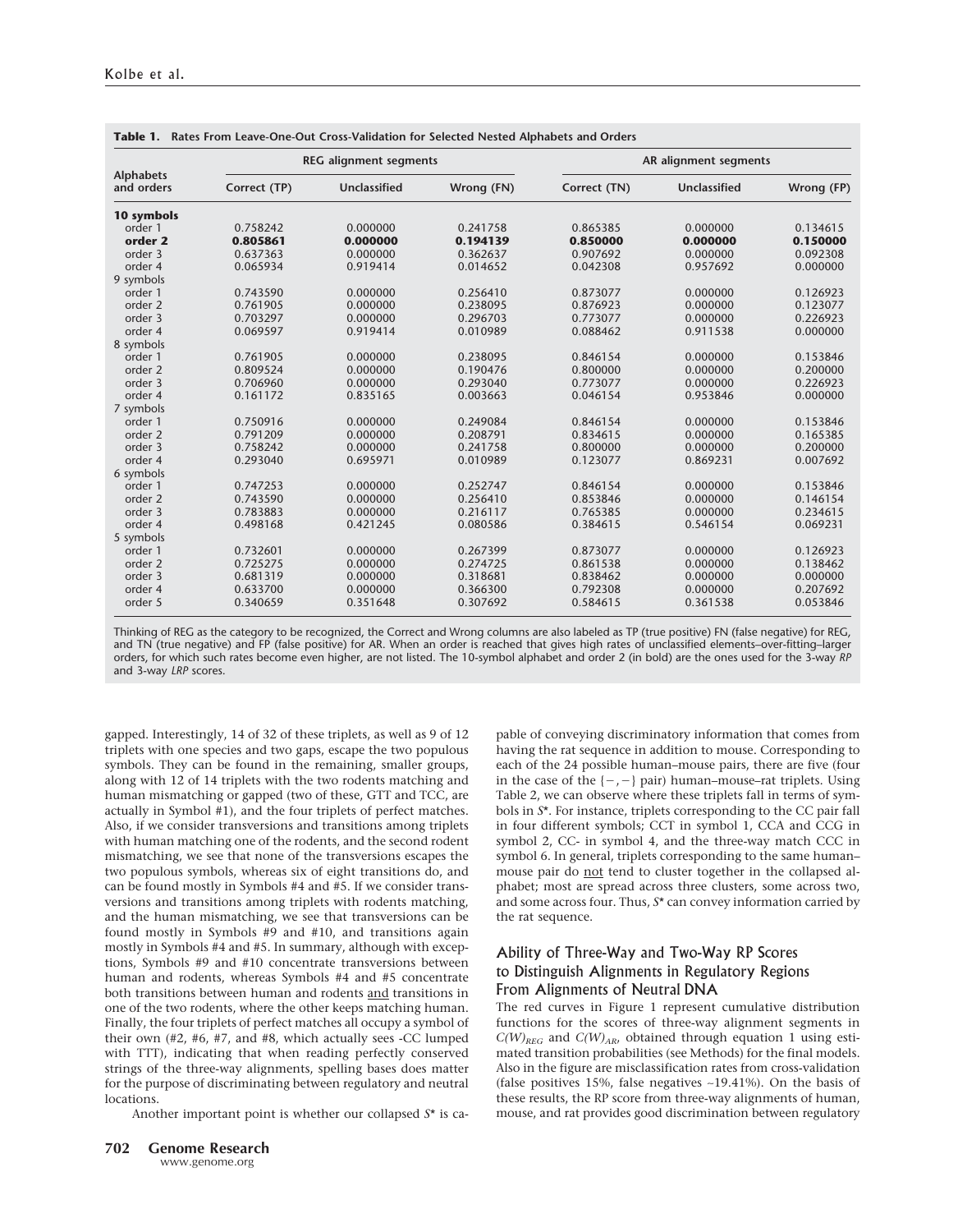| $Symb=1$                                                                                                                                                                                                                                        |                                                                                                                                                                                                                                           | $\overline{2}$ | 3                                                                                                                                                                                                                                                                                         |                                                                                    | $\overline{\mathbf{4}}$                                                                                                                    | 5                                                 | 6          | 7   | 8                   | 9                                                                             | 10                                                                                                               |
|-------------------------------------------------------------------------------------------------------------------------------------------------------------------------------------------------------------------------------------------------|-------------------------------------------------------------------------------------------------------------------------------------------------------------------------------------------------------------------------------------------|----------------|-------------------------------------------------------------------------------------------------------------------------------------------------------------------------------------------------------------------------------------------------------------------------------------------|------------------------------------------------------------------------------------|--------------------------------------------------------------------------------------------------------------------------------------------|---------------------------------------------------|------------|-----|---------------------|-------------------------------------------------------------------------------|------------------------------------------------------------------------------------------------------------------|
| ACG<br>$AC-$<br>AGC<br>ATG<br>$AT-$<br>$A-C$<br>$A-G$<br>$A-T$<br>CAT<br>$CA-$<br><b>CCT</b><br>CGA<br><b>CGT</b><br>$CG-$<br><b>CTG</b><br>$C-A$<br>$C-C$<br>$C-G$<br>GAC<br>$GA-$<br><b>GCA</b><br>$GC-$<br><b>GTA</b><br><b>GTT</b><br>$GT-$ | $G-C$<br>$G-G$<br>$G-T$<br><b>TAC</b><br>TA-<br><b>TCA</b><br><b>TCC</b><br><b>TCG</b><br>TGC<br>TG-<br>$T-A$<br>$T-G$<br>$-AC$<br>$-AG$<br>$-AT$<br>$-CA$<br>$-CG$<br>$-CT$<br>$-C-$<br>$-GA$<br>$-GC$<br>$-GT$<br>$-TA$<br>-TC<br>$-TG$ | <b>AAA</b>     | <b>AAC</b><br><b>AAG</b><br><b>AAT</b><br><b>ACA</b><br><b>ACT</b><br><b>AGT</b><br>$AG-$<br><b>ATA</b><br><b>ATC</b><br>$A - A$<br>CAC<br>CAG<br><b>CCA</b><br>CCG<br>CCC<br><b>CTA</b><br>$CT -$<br>$C-T$<br>$C-$<br><b>GAT</b><br>GCG<br><b>GCT</b><br>GGC<br><b>GGT</b><br><b>GTC</b> | <b>TAG</b><br>TAT<br>TC-<br><b>TGA</b><br>TGT<br>TTA<br><b>TTG</b><br>$T-C$<br>--A | <b>ACC</b> tv<br><b>AGA</b> ts<br>A--<br>$CC-$<br><b>GAA</b> ts<br>GAG <sub>ts</sub><br><b>TTC</b> ts<br>$T-T$<br>$-AA$<br>$\frac{-G}{-T}$ | $AA-$<br><b>AGG ts</b><br>CTC ts<br>TCT ts<br>TT- | <b>CCC</b> | GGG | <b>TTT</b><br>$-CC$ | ATT tv<br>CTT ts<br><b>GGA</b> ts<br><b>TGG tv</b><br>$T-$<br>$\frac{-T}{-C}$ | CAA tv<br><b>CGG tv</b><br><b>GCC tv</b><br>$GG-$<br>$G$ --<br><b>TAA</b> tv<br>$-A-$<br>$-GG$<br>$-G-$<br>$-TT$ |

In the triplets, first, second, and third positions correspond, respectively, to human, mouse, and rat. (Underlined) one species and two gaps. (Black) very rare triplets; two mismatching species and one gap, or three mismatching species. (Green) more triplets with two mismatching species and one gap, or three mismatching species. (Brown) triplets with human matching one of the rodents, and the second rodent mismatching or gapped. (Blue) triplets with rodents matching, and human mismatching or gapped. (Red) matches of all three species. (tv and ts) Near triplets in Symbols #4, #5, #9, and #10 indicate transversions and transitions, respectively.

and neutral DNA, especially considering the limited amount of data on which the score is trained.

To verify the effectiveness of extending our scoring scheme to multiple alignments, and assess the informational contribution of the rat sequence, we compare the performance of the three-way RP score with that of the RP score computed on the basis of two-way human-mouse alignments only (Elnitski et al. 2003). For comparability, we use here only human–mouse alignments extracted from the three-way alignments of regulatory regions and ancestral repeats used for the three-way score. As a consequence, we are using only 26,721 two-way alignment columns from regulatory elements, whereas 35,206 were used in our previous study. On these data, the 24 original states in

## *S* = {ordered pairs composed of *A*, *C*, *G*, *T*, - minus {-,-}}

are collapsed in the 5-symbol alphabet from Elnitski et al. 2003 (matches of *A*'s and *T*'s, matches of *G*'s and *C*'s, transitions, transversions, and pairs containing one gap). The order *t*\* = 3 (smaller than the one used previously) is again selected on the basis of cross-validation, and as to give a modeling complexity comparable to that underlying the three-way score.

The blue curves in Figure 1 are the cumulative distribution functions for the resulting two-way RP scores of human–mouse alignment segments extracted from the  $C(W)_{REG}$  and  $C(W)_{AR}$  collections, with the accompanying misclassification rates (false positive ∼16.54%, false negatives ∼21.98%). Comparing these curves and rates to those relative to the three-way score, we see a clear increase in separation, as well as a small improvement in cross-validation outcomes. Thus, a modest, but robust improvement can be attributed to information carried by the rat.

# Adjusting for Variation in Local Evolutionary Rates: The Localized RP Score

Motivated by the abundant evidence of local variation in neutral evolutionary patterns (International Mouse Genome Sequencing Consortium 2002; Hardison et al. 2003a), we also implement an alternative version of the three-way score, in which AR transition probabilities are estimated locally. This is possible in terms of data availability because, unlike alignments from known regulatory regions, alignments of ancestral repeats needed for this estimation are abundant.

First, we partition the genomewide three-way alignments into nonoverlapping windows *u*, each containing 10,000 AR alignment columns. These windows have different lengths, depending on the local AR density (in terms of human sequence, median =  $440,200$  bp,  $1<sup>st</sup>$ quartile =  $307,500$  bp,  $3<sup>rd</sup>$  quartile = 622,700 bp).

Next, for each window *u*, we consider the AR content of the window itself, the one preceding it, and the one following it, for a total of 30,000 alignment columns, which form a local collection  $C(W)_{AR,u}$  (see Methods). This way, each local col-

lection matches approximately in size our previous  $C(W)_{AR}$  and *C(W)REG*. Considering the same 10-symbol alphabet *S*\* and order *t*\* = 2, we then calculate local estimates of the transition probabilities ( $p_{AR,u}$ 's) using the data in each  $C(W)_{AR,u}$ . The localized RP score of a generic three-way alignment segment of fixed length is thus given by

$$
LRP = \sum_{a} \log \left( \frac{p_{REG}(s_a \mid s_{a-1}, \dots s_{a-t^*})}{p_{AR, u(a)}(s_a \mid s_{a-1}, \dots s_{a-t^*})} \right) \tag{2}
$$

where *u(a)* indicates the window in which position *a* falls, and again *a* ranges over the positions in the segment.

Local estimation of the denominator terms in this log-odds equation allows us to incorporate varying composition and short pattern features of neutral DNA, as observed in ancestral repeats. Localization results in an increased score for 106 of the  $N_{REG}$  = 273 segments in  $C(W)_{REG}$ , circa 39% of the REG training set. Also, the relative increase (*LRP-RP*)/*RP* exceeds 0.10 (i.e., 10%) for 97 segments, circa 36% of the REG training set. This demonstrates how reference to a localized neutral background can sharpen our discriminatory signals. However, for many of the regulatory elements in our training set, the *LRP* score is approximately the same, or lower, than the *RP* score. A preliminary screening suggests that in regions of low-repeat density, the windows defining the local collection  $C(W)_{AR,u}$  extend very broadly (in terms of human sequence, the largest window reaches 48,610,000 bp), which, in turn, may result in an increased resemblance between short alignment patterns in  $C(W)_{AR,u}$  and the randomly sampled collection  $C(W)_{AR}$ . For these regions, differences between local and overall neutral background are minor. A second interesting possibility, which warrants a more detailed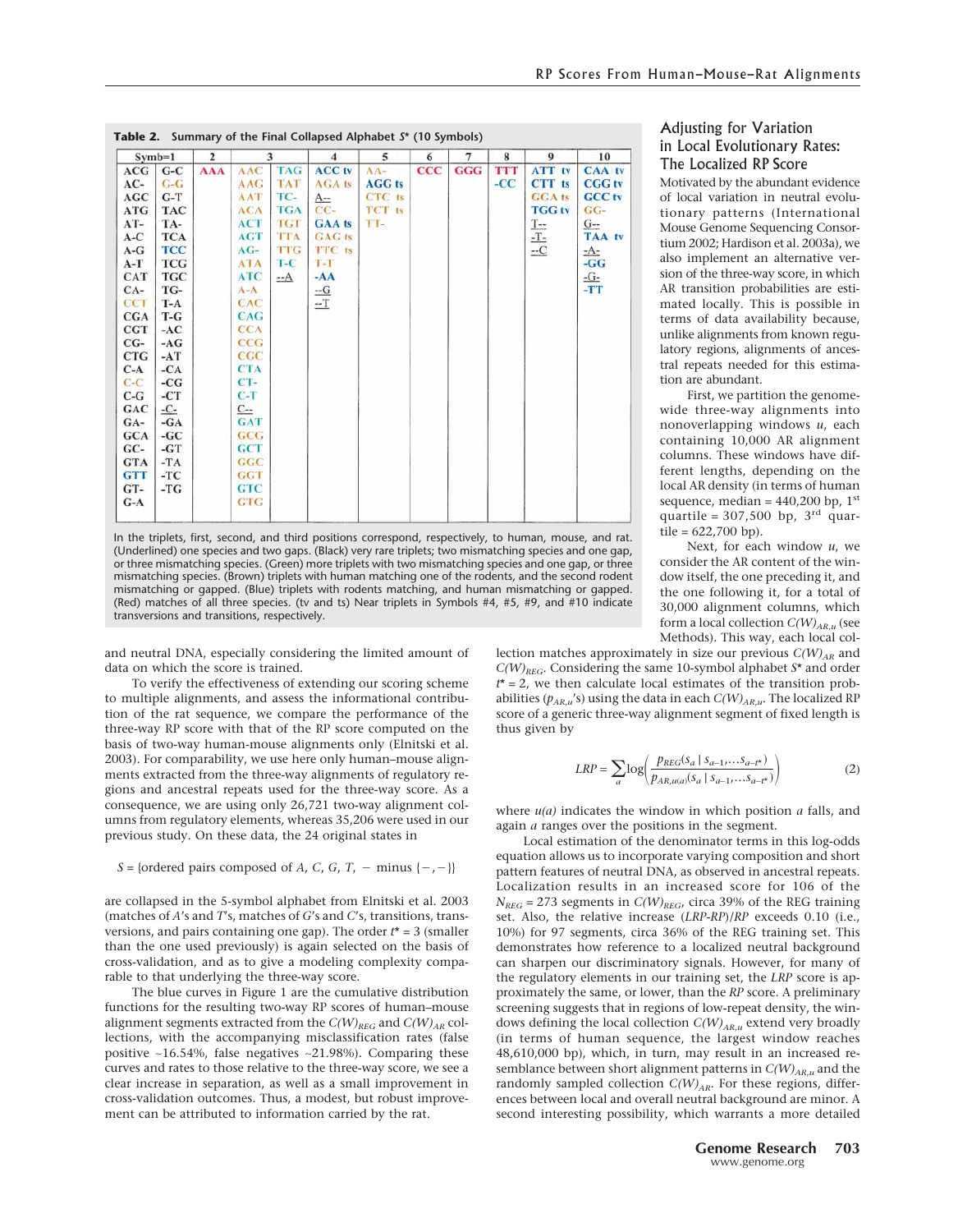

**Figure 1** Cumulative distributions for two-way (blue) and three-way (red) *RP* scores on  $C(W)_{REG}$  and  $C(W)_{AR}$ . The text box contains the corresponding misclassification rates from leave-one-out cross-validation. Scores are all length normalized to correct for the slightly different sizes of the training segments (all around  $W = 100$  bp).

future investigation, is that ancestral repeats in some regions may have a tendency to resemble functional sequences.

## Examples of RP Scores in Regions Containing Known Regulatory Elements

Equations 1 and 2 can also be used to construct genome-wide regulatory potential tracks. Using the human sequence as reference, we move along the genome-wide three-way alignment of human, mouse, and rat with a sliding window of size  $W = 100$ bp, and calculate our scores at a given spacing frequency (every  $r = 5$ th position). More precisely, counting positions from the start of the alignment, we consider each window centered at a position that is an even multiple of *r*, score the window according to our equations, and associate the resulting score values to the center position. Here, we provide two instances of these calculations. The three-way RP, the two-way RP as recomputed for the current analysis, and the three-way LRP are plotted along two  $~\sim$ 10-kb human regions, one surrounding the cardiac α-actin (*ACTC*) locus on chromosome 15 (Fig. 2A), and the other surrounding the CCAAT enhancer-binding protein  $\alpha$  (*C/EBP* $\alpha$ ) locus on chromosome 19 (Fig. 2B). Both of these loci are part of our regulatory training data.

Cardiac  $\alpha$ -actin, or acidic actin, is a highly conserved protein in mammals (Biesiada et al. 1999). It is involved in the development of skeletal and cardiac muscles, serving as a major structural constituent in thin filaments. Tissue-specific expression of ACTC gene requires simultaneous interaction of MyoD1, serum response factor (SRF or a related protein), and Sp1 (Sartorelli et al. 1990), whose binding sites are found within a 100-bp region upstream of the transcription start site. The RP scores for this promoter are higher than for any other DNA segments in the locus, including the exons (Fig. 2A). The three-way RP is higher than the two-way RP in the promoter, and the three-way LRP is even higher. This provides an example of the improved discriminatory power provided by three-way alignments and local adjustment. The promoter is also a strong peak for the human–mouse conservation track, but the latter does not distinguish the promoter from the exons.

 $C/EBP\alpha$  is an intronless gene whose expression is regulated during liver development, adipocyte differentiation, and liver regeneration. It also plays a role in maintaining highly differentiated hapatocytes and adipocytes. Despite similarities in the promoters of humans and mice, the human gene is autoregulated by interaction of C/EBP $\alpha$  with a bound USF protein (Timechenko et al. 1995). In mice, autoregulation occurs when  $C/EBP\alpha$  binds directly to the promoter region. This locus shows several peaks of high RP score, two of which overlap with the promoter (Fig. 2B). The three-way RP is higher than the two-way RP, and again sharpens discrimination between the promoter and other segments. However, the effect of adjusting the three-way RP scores for variation in local evolutionary rates is minor. As a possible explanation, the localization window containing  $C/EBP\alpha$ , is 452,182 bp in length, whereas that containing cardiac  $\alpha$ -actin is 335,969, indicating that the surroundings of  $C/EBP\alpha$  are poorer in ARs. The annotation of other coding exons in this region is not extensive, and some of the peaks in RP scores could be from unannotated exons.

Tracks for two-way and three-way RP scores are available at UCSC Human Genome Browser, and more information and resources on RP scores can be gathered at the site of the Center for Comparative Genomics and Bioinformatics (http://www.bx.psu. edu).

## **DISCUSSION**

Many groups have tackled the job of identifying and annotating protein-coding regions in sequenced mammalian genomes. Fewer efforts (e.g., Dieterich et al. 2003) have begun to annotate confirmed or predicted functional noncoding elements genomewide, and much work remains to be done in this area. RP scores provide one means to annotate entire mammalian genome sequences with predictive information about sites that may regulate gene transcription. In this study, we also provide evidence supporting the hypothesis that the addition of the rat sequence to those of human and mouse allows for better discrimination of regulatory sites.

Some existing computational approaches for predicting the location of regulatory sites use criteria based purely on interspecies sequence conservation. For example, Loots et al. (2000) searched for regions of at least 100 bp, having at least 70% identity between human and mouse. When homologous sequences from more than two species are available, blocks of strongly conserved sequences, or phylogenetic footprints, can effectively predict binding sites for transcription factors (Gumucio et al. 1992; Hardison et al. 1997b). Numerous plausible ways have been explored to characterize well conserved regions within multiple alignments (e.g., Schneider et al. 1986; Stojanovic et al. 1999).

Another approach is to look for the occurrence of short motifs of nucleotides that are characteristic of the binding sites for known transcription factors (e.g., Hughes et al. 2000). Experiments have suggested that a combination of conservation and motifs is superior to either approach in isolation (Levy and Hannenhalli 2002), and web resources exist to help users apply both approaches (Jegga et al. 2002; Loots et al. 2002; Sharan et al. 2003).

The Markov modeling underlying our RP scores places both interspecies conservation and occurrence of nucleotide motifs under one umbrella. Extreme cases of the model correspond to pure conservation (e.g., where a symbol depends only on the number of matching pairs of nucleotides in a column of the alignment) at one end of the spectrum, or pure nucleotide content (e.g., the alphabet that simply records the nucleotide in the first species) at the other. Our procedure for model selection (collapsing of the original alignment column alphabet, choice of order) uses the available training data to determine how to mix criteria to maximize discriminatory power.

Our approach makes no a priori assumptions about the physical mechanisms behind gene regulation. Although many examples of *cis*-regulatory modules are known that function by proteins binding to genomic segments of around 6 bp in length, this is not taken as an assumption in our modeling. The approach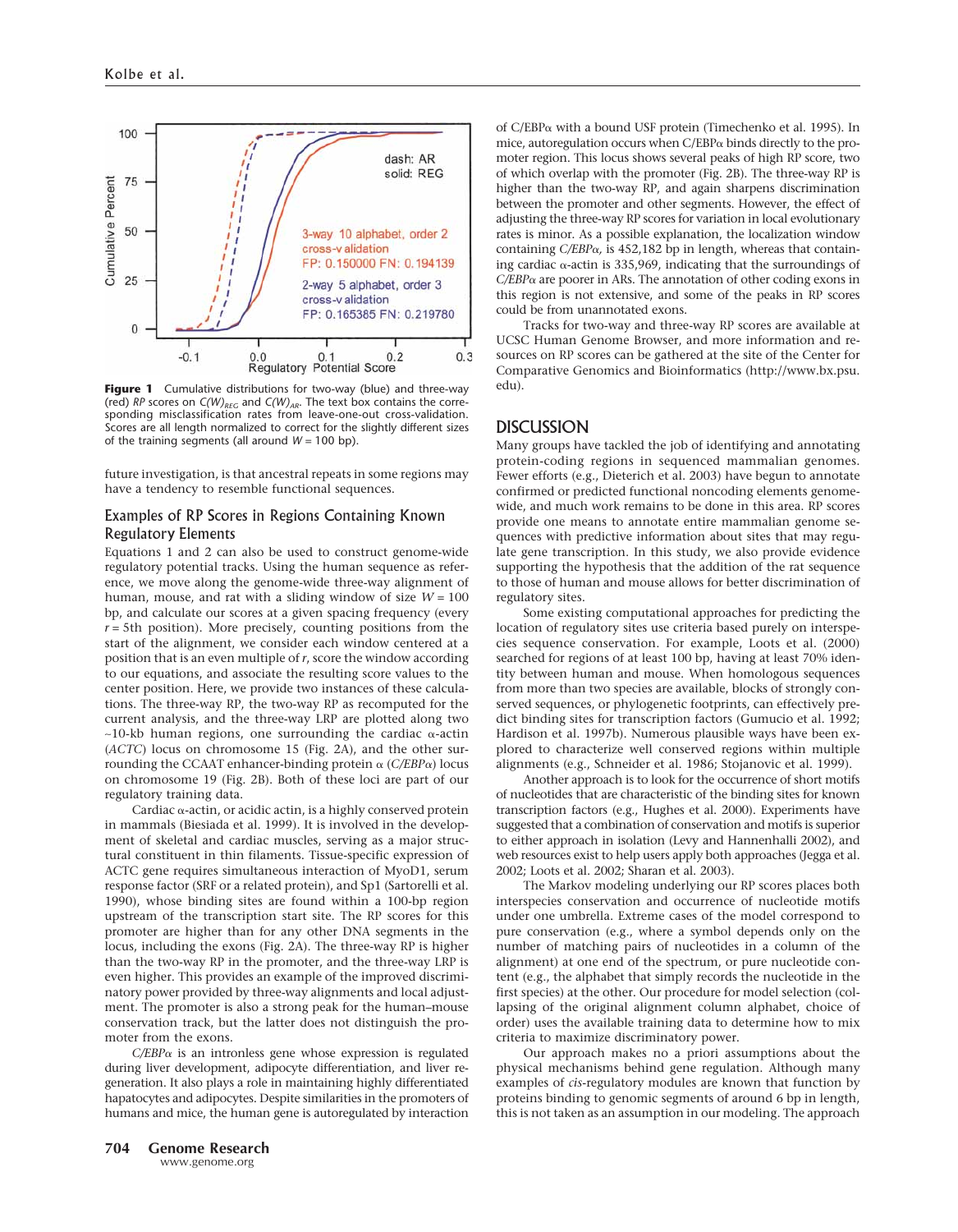

**Figure 2** Plots of two-way *RP*, three-way *RP*, and three-way *LRP* scores superimposed to annotations from the UCSC human genome browser along two selected genomic regions. (*A*) Approximately 10 kb around the cardiac actin locus on human chromosome 15. (*B*) Approximately 10 kb around the C/EBPα locus on human chromosome 19. Scores are all length normalized to the fixed size *W* = 100 bp of the sliding windows on which they are calculated.

is not inherently tied to prediction of regulatory sites; we train a score to distinguish between two sets of genomic segments. Consequently, the same computational strategy can be adapted for prediction of any class of genomic DNA for which adequate training data are available. For example, one could compute a score to distinguish between CpG islands that are methylated in the germ line and those that are not.

Our comparison of two-way and three-way RP scores demonstrates that computational tools for prediction of gene regulatory sequences can be effectively generalized to take advantage of multiple species alignments. Interestingly, the rat sequence, when added to human and mouse, does contribute to the discriminatory power of the RP score, notwithstanding its proximity to one of the sequences already in use. This suggests that other mammalian genome sequences at a larger phylogenetic distance will allow for yet larger gains in the resolution of functional from nonfunctional sequences. The examination of many vertebrate genome sequences demonstrates that more sequences can improve the identification of sequences likely under selection (Thomas et al. 2003).

The exploration of computational methods to predict functional noncoding regions, or even just signals that regulate gene transcription, is still in its infancy. Statistical methods that combine sequence conservation with a search for DNA motifs seem very promising, and we anticipate the development of multiple worthwhile approaches in the bioinformatics community.

# **METHODS**

## Training Data Preparation

We use whole-genome three-way human, mouse, and rat alignments as described in Blanchette et al. (2004). These were created from human genome release hg15 (build 33, 2003-04-10), mouse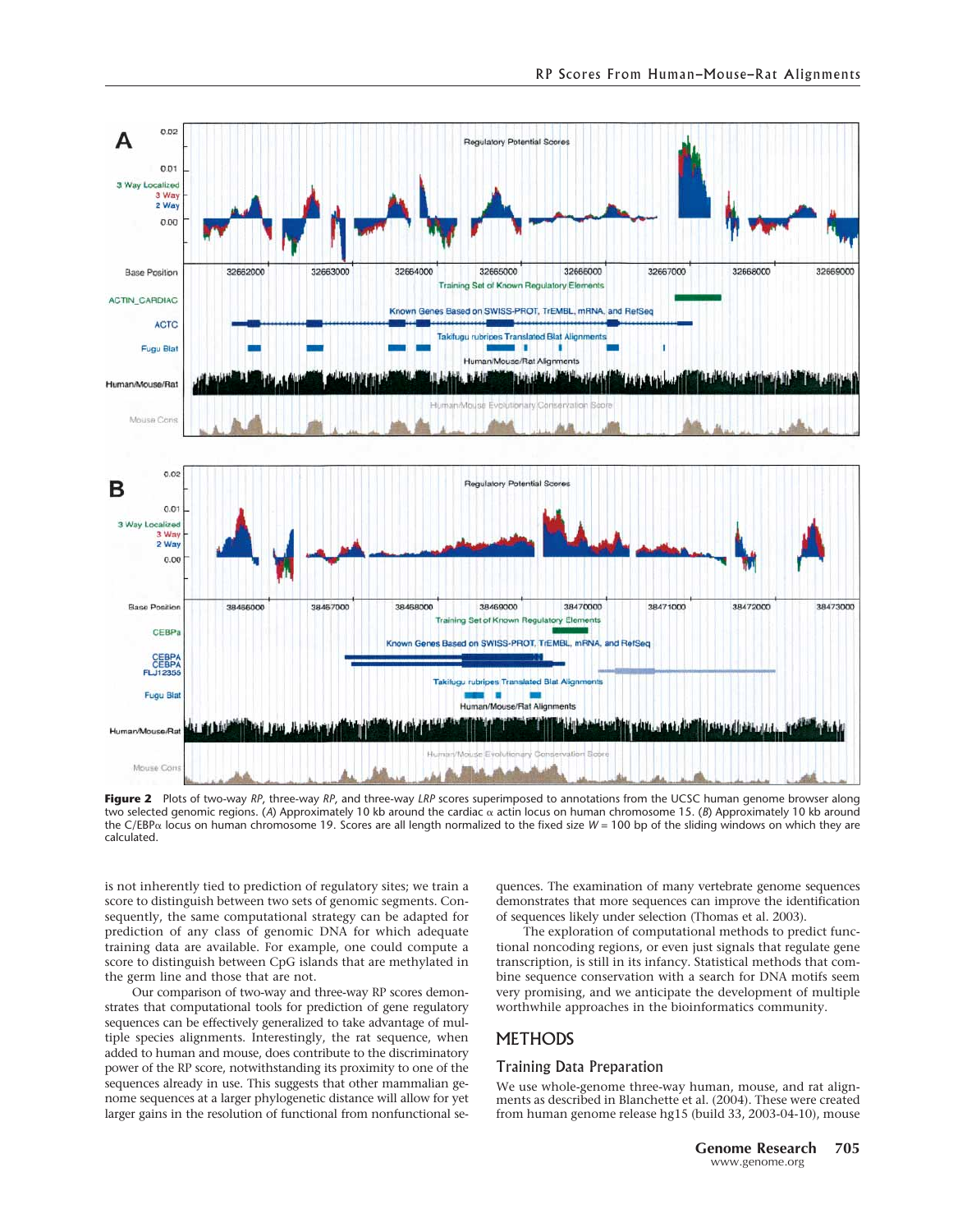genome mm3 (2003-07-17), and rat genome rn3.1 (2003-06-08) using the new RepeatMasking (version 2003-06-23). They are available in the downloads section of the genome.ucsc.edu site.

The three-way alignments corresponding to the trimmed known regulatory elements available at http://bio.cse.psu.edu/ mousegroup/Reg\_annotations are parsed into  $N_{REG} = 273$  contiguous nonoverlapping segments of approximate length  $W = 100$  bp (median 100, q1 = 92, q3 = 101), forming a collection  $C(W)_{REG}$ , which comprises a total of 26,721 bp. In detail, alignments with length  $\geq$ 75 and <150 are retained as they are, those with length  $\geq$ 150 and  $\leq$ 250 are split in half, and contiguous segments of 100 bp are progressively cut from alignments with length  $>250$ , until the reminder has length  $\leq 250$ . For the purpose of training the score, which requires counting occurrences of short strings of symbols in these alignments, the parsing is immaterial—it only causes us to lose a small number of strings at the boundaries of the segments.

An analogous collection  $C(W)_{AR}$  is formed randomly sampling three-way alignments of ancestral repeats. These are located via the four-way alignments with repeat consensus sequences. Alignments are again parsed as to produce  $N_{AR} = 260$ nonoverlapping segments of approximate length *W* = 100 bp (median 100.5, q1 = 92.25, q3 = 116.75), for a total of 27,327 bp. The local collections  $C(W)_{AR,u}$  are formed in the same fashion, except that ancestral repeats are not randomly sampled, but gathered through a partition of the genome-wide three-way alignment, as described in the Results. For first and last window in the partition for each human chromosome, the local collections are formed using first, second, and third window, and second to last, next to last, and last window, respectively—thus, the local collections for first and second window coincide, as do those for next to last and last window.

#### State Space Precollapse

Using the segments in  $C(W)_{REG}$  and  $C(W)_{AR}$ , we compute frequency vectors for the 124 symbols in the initial state space *S*—a frequency vector is a  $(N_{REG} + N_{AR})$ -vector containing frequencies of a symbol in each segment in the training collections. For each symbol, we compute the average frequency across all segments in  $C(W)_{REG}$ , and across all segments in  $C(W)_{AR}$ . Symbols for which the maximum between these is <0.001 are lumped together (they occur on average less than once in every 1000 bp of REG training data, and of AR training data). Hierarchical clustering (with Euclidean distance and Complete linkage, see for instance Hartigan 1975) of frequency vectors is then used to agglomerate the remaining symbols. This does not pursue discrimination between REGs and ARs; it allows us to identify, if they exist, groups of symbols whose frequency profiles across training segments (of whichever type) are very similar. We interrupt agglomeration at 95% similarity level. This precollapse leads to a space  $S_0$  containing one symbol for seldom triplets, and one symbol for each cluster of triplets.

#### State Space Agglomeration

 $S<sub>0</sub>$  is further collapsed by hierarchical agglomeration, this time according to a figure of merit (see below) that targets discrimination between REGs and ARs. Let  $S(j) = \{s(j,i), i = 1,...I(j)\}\$  and  $M(j)$  be, respectively, the state space and the corresponding figure of merit at agglomeration stage *j*. Also, let  $S(i; i = h)$  be the space obtained merging *s(j,i)* and *s(j,h)*, and *M(j*; *i = h)* the corresponding figure of merit. To pass to agglomeration stage  $j + 1$ , select  $i^*$  and  $h^*$  such that

$$
M(j; i^* = h^*) = \max_{i \neq j \in \{1...I(j)\}} M(j; i = j)
$$

and merge these two states, setting  $S(j + 1) = S(j; i^* = h^*)$ . Correspondingly  $M(j + 1) = M(j; i^* = h^*)$ . We record the series  $M(j)$ , *j =* 0,1,2…, and compute the relative loss in merit at agglomeration stage  $j = 1, 2, \ldots$  as

$$
R(j) = \frac{M(j-1) - M(j)}{M(j-1)}
$$

Following this quantity along agglomeration stages allows us to identify a small number of nested candidate alphabets to be in-

www.genome.org

vestigated, together with appropriate orders, through crossvalidation (see below).

## Figure of Merit

At each agglomeration stage *j*, the figure of merit is built considering a range of orders  $t = 0$  (iid case) to  $t = T(j)$ . We use the alignment columns in *C(W)<sub>REG</sub>* and *C(W)<sub>AR</sub>* to produce indi-<br>vidual symbol and string (overall) frequencies

$$
f_{REG}(s), f_{AR}(s) \quad \text{for all } s \text{ in } S(j)
$$
\n
$$
f_{REG}(s_1, s_2), f_{AR}(s_1, s_2) \quad \text{for all } (s_1, s_2) \text{ in } S(j)^2
$$
\n
$$
f_{REG}(s_1, s_2...s_{T(j)+1}), f_{AR}(s_1, s_2...s_{T(j)+1}) \quad \text{for all } (s_1, s_2...s_{T(j)+1}) \text{ in } S(j)^{T(j)+1}
$$

Next, we estimate transition probability matrices for REG, one for each order. For any given *t*, we compute the frequency ratios

$$
p_{REG}(s \mid s_{-1} \dots s_{-t}) = \begin{cases} \frac{f_{REG}(s, s_{-1} \dots s_{-t})}{f_{REG}(s, s_{-1} \dots s_{-t})} & f_{REG}(s, s_{-1} \dots s_{-t}), f_{REG}(s_{-1} \dots s_{-t}) \neq 0\\ \frac{f_{REG}(s, s_{-1} \dots s_{-t+1})}{f_{REG}(s_{-1} \dots s_{-t+1})} & f_{REG}(s_{-1} \dots s_{-t}) = 0 \end{cases} \tag{3}
$$

If for at least one (but not all) *s* we have  $f_{REG}(s, s_{-1}... s_{-t}) = 0$ , we use Laplace's rule (Durbin et al. 1998), that is, increment each count by 1. These quantities form a  $I(j)^t$  by  $I(j)$  matrix, which is augmented replicating each row *I(j)(T(j)-t)* times, to produce a *I(j)*<sup>*T(i)*</sup> by *I(j)* matrix  $P_{REG}(t,j)$ . The matrices  $P_{REG}(t,j)$ ,  $t = 0...$  *T(j)* are then combined using weights:

$$
\tilde{P}_{REG}(j) = \sum_{t=0}^{T(j)} \pi(t,j) P_{REG}(t,j)
$$

(we use uniform weights). After proceeding similarly for AR, we use the two combined matrices to score all elements in  $C(W)_{REG}$ and  $C(W)_{AR}$  using the function

$$
\sum_{a} \log \left( \frac{\tilde{p}_{REG}(s_a \mid s_{a-1} \dots s_{a-T(j)})}{\tilde{p}_{AR}(s_a \mid s_{a-1} \dots s_{a-T(j)})} \right)
$$

where *a* ranges along the positions in a segment. A figure of merit could then be defined through simple or cross-validation misclassification rates associated with this score function. However, notwithstanding the precollapse, in the initial agglomeration stages overfitting may cause little if any overlap between the REG and AR distributions, and a cross-validation scheme, repeating the above calculations iteratively withholding training data, would constitute a computationally intensive iteration within the agglomeration iteration itself. As an alternative, we consider  $q_{AR}$  = (100 -  $q$ )% quantile of the score distribution for segments in  $C(W)_{AR}$  and  $q_{REG} = q\%$  quantile of the score distribution for segments in  $C(W)_{REG}$ , and define the figure of merit as

$$
M(j) = q_{REG} - q_{AR}
$$

(we use  $q = 10$ ). This is negative when the overlap between the two distributions goes past the chosen quantile value, and becomes positive and increases as the two distributions separate.

The maximal order *T(j)* used at each agglomeration stage changes depending on the number of states *I(j)*. This induces a marked nonmonotonicity in *M*(*j*). To maintain the procedure computationally feasible, we restrict ourselves to  $T(j) = 2$  for  $I(j)$ larger than 15, *T(j)* = 3 for *I(j)* between 15 and 11, *T(j)* = 4 for *I(j)* between 10 and 6, and  $T(j) = 5$  for  $I(j)$  equal to or smaller than 5. Note  $T = 5$  would capture hexamer structures associated with binding sites, and is the order used previously in Elnitski et al. (2003).

#### Cross-Validation

Although we do not use cross-validation to define the figure of merit, we do sustain the computational burden of a leave-oneout cross-validation scheme to choose among a set of nested candidate alphabets suggested by the agglomeration and select